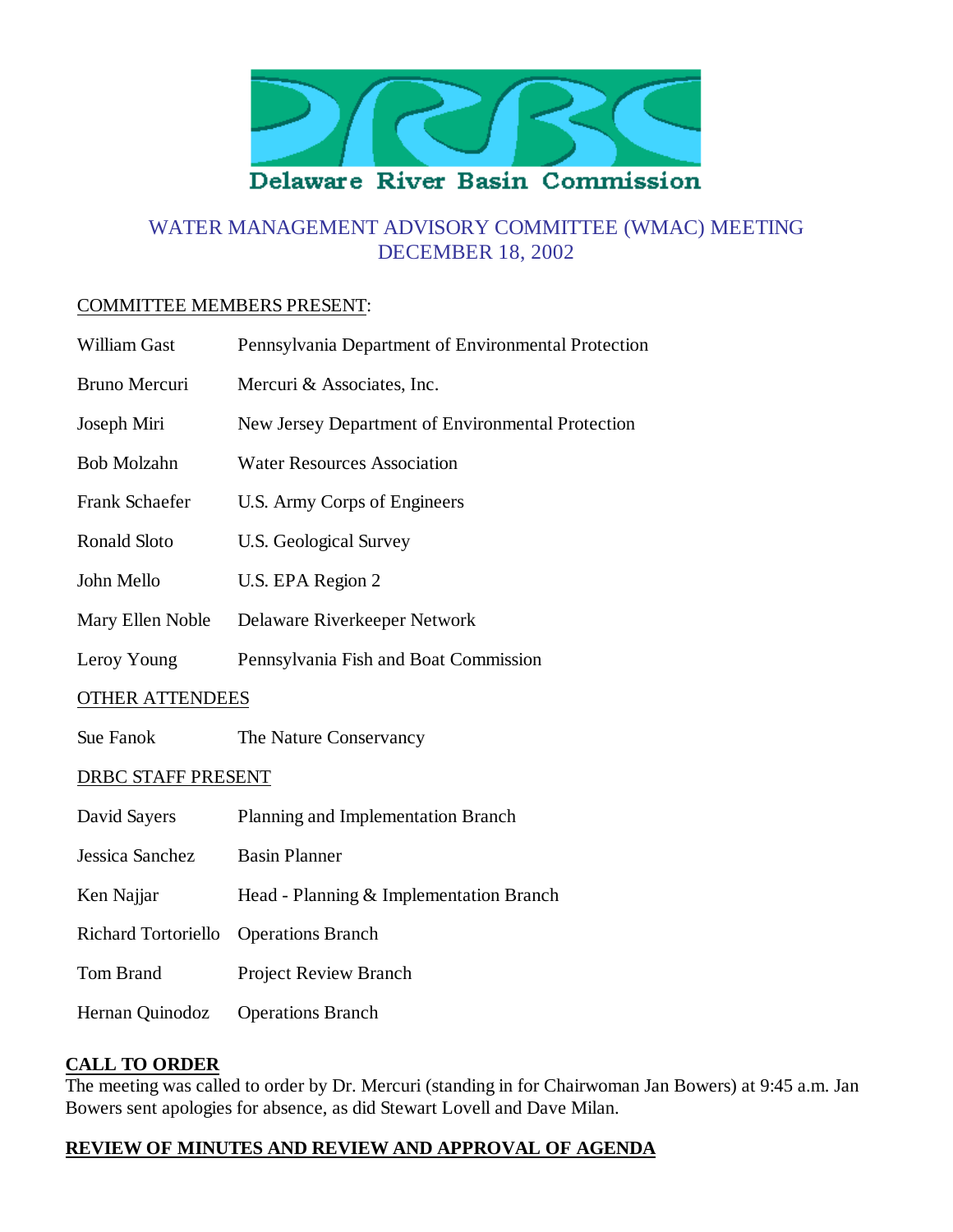Minutes from the September 25, 2002 meeting were reviewed. An error on page 3, which read Cornwell University, was amended to Cornell University. With that noted, Mr. Gast motioned to approve the minutes. Dr. Mercuri seconded the motion and the motion carried. The agenda for the meeting met with approval from the committee.

# **STAFF REPORT AND UPDATE ON BASIN PLAN ACTIVITY**

Ms. Sanchez updated the group on general progress by the various committees regarding development of the Basin Plan. Some committees are struggling to develop management strategies and others have been drafted in some detail. In recent weeks staff has been putting together materials developed by the various committees in preparation for the forthcoming WAC meeting on January 14th. Ken Najjar presented a paper setting out the differences and relationship between the Basin Plan for Delaware River Basin (that which the committees have been working on) and the DRBC's Comprehensive Plan which will draw upon direction set in the Basin Plan. DRBC will not be adopting a Comprehensive Plan until the Basin Plan is completed.

Ms. Sanchez commented that the staff is using the framework document (containing the KRAs, Goals and Objectives) as a base for writing text and developing a document with a readable style and user-friendly layout. The document will contain guiding principles, will lay out each KRA and the reasons why the KRAs, its goals and objectives, are important. It will also lay out the necessary tasks and challenges involved in developing the Plan. KRA 1, 2, & 3 have been converted into this updated format but are very much in draft form. These will be presented to the Council on the 14th.

Coming out of the management strategies in the Basin Plan are two important issues for discussion in detail during the meeting. Those issues relate to the development of water budgets and the pilot study being undertaken by DRBC in conjunction with USGS and Instream Flow Needs Issues which are being addressed through both the WMAC initiative (headed up by Leroy Young) and the Flow Management Study from the FMTAC. It is important for this group to consider how these issues, particularly the two instream flow issues can be developed.

## **INSTREAM FLOW REPORT (Leroy Young)**

Leroy Young summarized some of the initiatives currently underway throughout the Basin addressing instream flow issues.

New Jersey: Tom Belton is heading the effort from NJDEP. It was noted that Jim Henriksen (USGS) is helping NJ develop instream flow criteria by next year and in the process they have reviewed numerous methodologies. Others involved are Steve Nieswand (USGS) and Jeff Hoffman (NJ Geological Survey). NJ is studying at least 10 different instream flow methodologies and their applicability to NJ's waters. They have identified some weaknesses with the Q710 method, which they have been using until now. They want to review all aspects of instream flow to understand how withdrawal rates affect the natural flow regime? They want to look at different areas in NJ where they have data on invertebrates, fish, diatoms and water quality and how the departure from the natural flow regime through the RVA (Range of Variability) method relates to degradation of the systems.

Delaware: The situation in Delaware is somewhat different from the rest of the Basin. Delaware did a flow study in 1995/1996; they have a unique situation, in that all their intakes are just above the head of tide. Mr. Young reported that despite several efforts it has not been easy to find others working on these issues in Delaware.

Pennsylvania: There was not much new work underway specific to Pennsylvania to report. Mr. Young noted the development of the PA/MD Instream Flow Study and computer model applicable to trout streams less that 100 sq mi. This model is frequently applied to review permit applications in PA. The model is based upon the IFIM approach. Mr. Gast noted that in PA (and in the DRB) the default approach is the 7Q10 -- but in some areas the more sophisticated approach is used.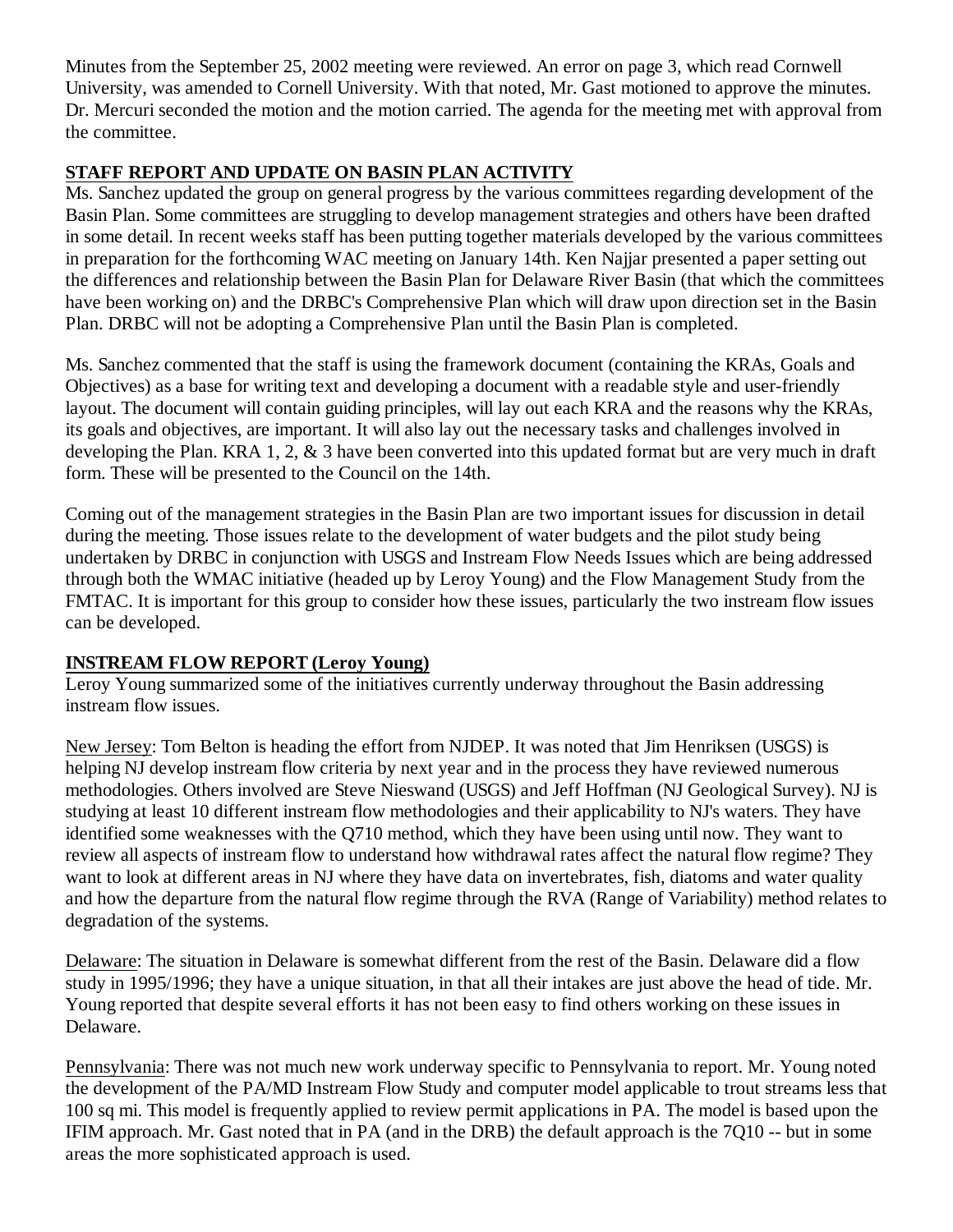New York: New York has developed a draft policy that they put together. Mr. Young reported that he is not sure how far it has gotten or where it stands. They recommend the aquatic baseflow method for the typical permit review and site specific IFIM studies.

With four differing approaches in the four states it is not easy to develop a unified approach. Mr. Young has convened two meetings to discuss these different approaches with the state representatives. At the first meeting in September, there were ten people present. At yesterday's meeting (12/17/2002) there were only five people, partly due to a timing clash with the Flow Management meeting. Representatives of the States of Delaware and New York have not attended either meeting. Mr. Young invited comments from the committee on how to proceed with the collaborative effort on Instream flow issues and expressed concern on putting a lot of effort into developing an approach that was not supported by all. Mr. Gast commented that although we haven't reached a unified approach that the work done by Mr. Young and the group was valuable because it brought out the different issues. The unified approach for the Basin is unlikely to be one size fits all, as each state may have different methods for its own streams. Dr. Tortoriello noted that it may not matter if there are different methods as long as an overall approach and how the findings will be used is agreed.

Mr. Young also reported on work done by Marci Meixler, a modeler for Cornell University, who has been assessing the RVA methodology used in the Great Lakes Regions and looking at the following issues:

- a. Land use, vegetative cover, and gradient GIS layers to categorize watersheds as severely altered, moderately altered, or intact.
- b. She looked at habitat fragmentation, to evaluate how difficult it is for fish to migrate up tributaries to the Great Lakes.
- c. Stream flow alteration model based on assumption that the more altered a system is, the poorer the water quality. She is now evaluating how runoff curve numbers, cover coefficient and precipitation affect rise rate, fall rate and one day maximum flow for each basin and also whether these hydrological statistics are correlated to water quality.
- d. Community based models to determine how likely people in a community would be to take steps to help improve water quality in their basin. What factors in a human community are likely to be most highly correlated to the success of restoration efforts in those watersheds.

The Instream Flow committee also discussed the following ways to develop a scope of work for this study. Collaboration among the parties would be the most efficient means to conduct a study.

- a. Stratification of study streams instream flow requirements will vary among stream types. Stratification should be first by Physiographic Region, then by size of the drainage area, large rivers and small rivers. Estuaries would be evaluated in a category by themselves.
- b. Components to be addressed include hydrology, coldwater streams, warmwater streams, anadromous fish, macroinvertibrates, water quality, maintenance of riparian wetlands, whitewater and other forms of boating, fishing.
- c. Study methodology different study methods are likely to be best suited to different stream types and components.

New Jersey will be holding a meeting in January to do further work on their instream flow criteria development. The group recommends that the WMAC take steps to seek the commitment of the states to collaborate on this instream flow study effort.

The WMAC commented that this is significant progress but realized there is much to be done. Issues that need to be resolved are:

What constitutes the "natural flow regime," how do we define "natural" and closely linked to that is the issue of what do we choose as baseline conditions to measure against.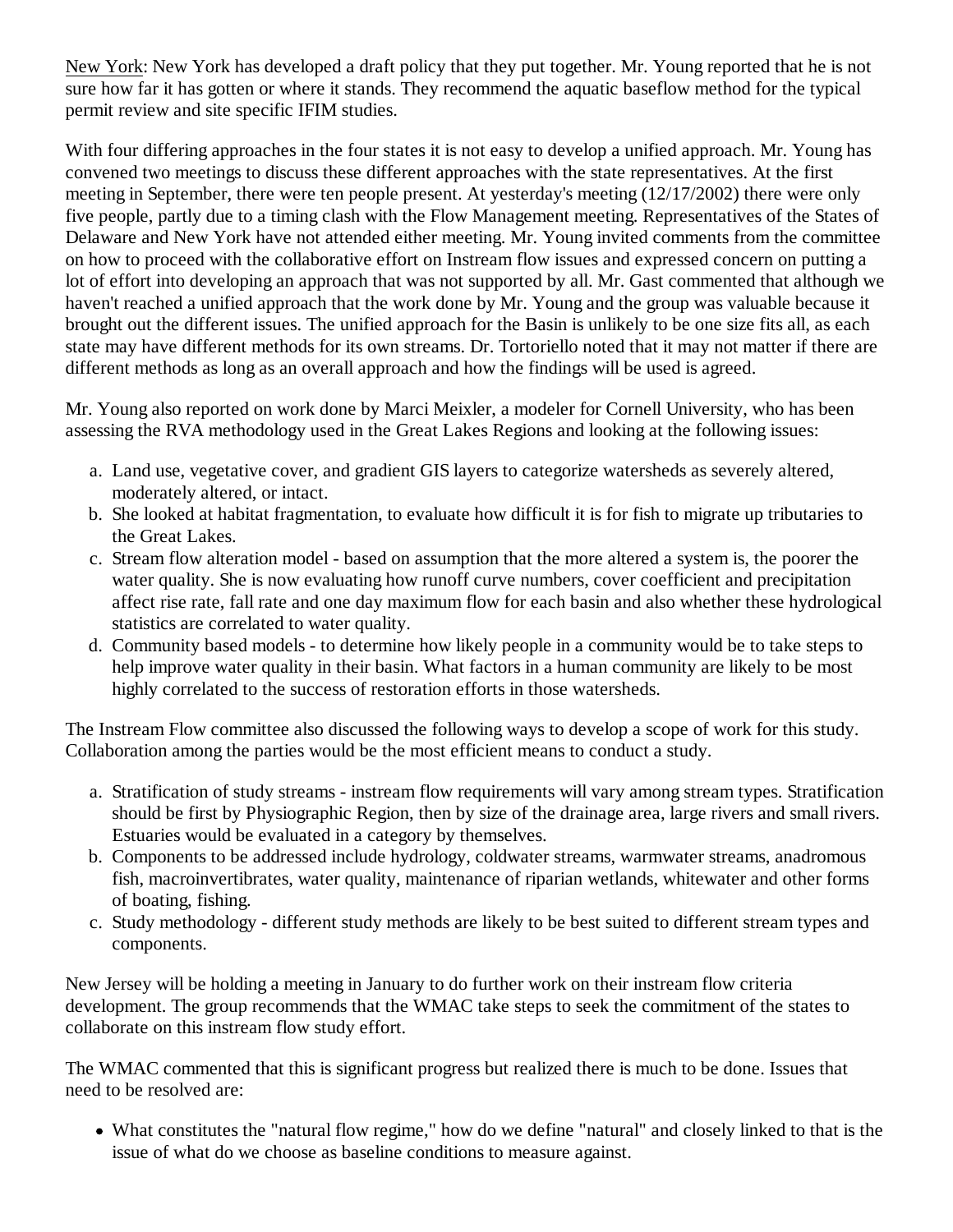Where do we go from here? Who is best placed to follow through on this?

Leroy Young was in favor of Jim Henrickson of NJ, someone from NY, Cornell University, DRBC, and others to form a team to work on coordination and develop a scope of work for discussion at the next WMAC meeting. It is hoped that discussion and development of this can be tied in with New Jersey's next meeting on this topic, in mid-January 2003.

### **USGS PROPOSAL FOR WATER BUDGETS AND WATER AVAILABILITY ASSESSMENTS**

The agenda was switched to allow Ron Slotto to discuss the proposal for USGS water budgets and water availability assessments before lunch due to a previous engagement.

These projects represent two separate studies funded by DRBC and the PA and NJ District of USGS.

Groundwater Availability: This study will develop GIS-based ground water availability assessments for the entire Delaware River Basin - similar to those in the Southeastern Pennsylvania Groundwater Protected Area, although these are being applied at a slightly different scale. The first task is to look at all watersheds in the Basin using HUC 10/11 watershed designations and modifying them to come up with about 250 watersheds of manageable size. The USGS and DRBC staff will work jointly to put this together. This study can be considered a key component and foundation on which to implement the Basin Plan. It will use named watersheds of comparable and manageable scale and apply the same methodology that was applied for the GWPA to compare against current water use (or the best available data) to identify areas of groundwater stress. A similar approach will be applied in the coastal plane of New Jersey; unconfined aquifers can be determined on a watershed basis as in the fractured rock watersheds. For confined aquifers, where impacts extend well beyond watershed boundaries, groundwater flow models will be utilized to determine dominant factors controlling baseflow (i.e., outcrop type).

Water Budgets: The USGS will also be developing water budgets for selected watersheds in the Delaware River Basin. This will be a pilot study looking at five watersheds of differing characteristics, and will test and refine the methodology and determine the potential for extending this approach throughout the Basin. The study will also identify issues related to availability of data and the limitations that this may impose on determining accurate and useful water budgets. The following are the chosen watersheds: Wissahickon Creek (65 sq. mi.), Pocono Creek , East branch of Brandywine Creek (including the Marsh Creek Reservior), Greenwood Branch in Rancocas Basin (78 sq. mi.), and Cooper River Watershed (51 sq. mi.).

David Sayers questioned whether the cost of the Groundwater Availability study could be reduced if the GWPA (approx 10% of the Basin) was not included in the analysis as this area has already been studied. The response was that this would only reduce the cost by a small amount maybe 1-2% and therefore would be worth including for comparative purposes.

The USGS is looking to have a reviewable product for both studies in about twelve months. The committee was pleased to note that this work was about to commence as it represents an important component within the Basin Plan process.

### **UPDATE ON FLOW MANAGEMENT STRATEGIES (Tortoriello)**

This moved the discussion back to flow-related issues.

Dr. Tortoriello presented the committee with an update on the flow management strategies. David Sayers noted that the copy of the flow table and timeline that went out in the e-mail was updated yesterday; an updated copy was distributed for discussion. The table divided the issues into Upper and Lower Basin issues. The discussion focused on Upper Basin issues identified from the Flow Management Study. These are issues that the decree parties must resolve together. Joe Miri noted that it makes most sense to address Upper Basin issues before the Lower Basin issues. Dr. Tortoriello asked the committee to consider how all these issues